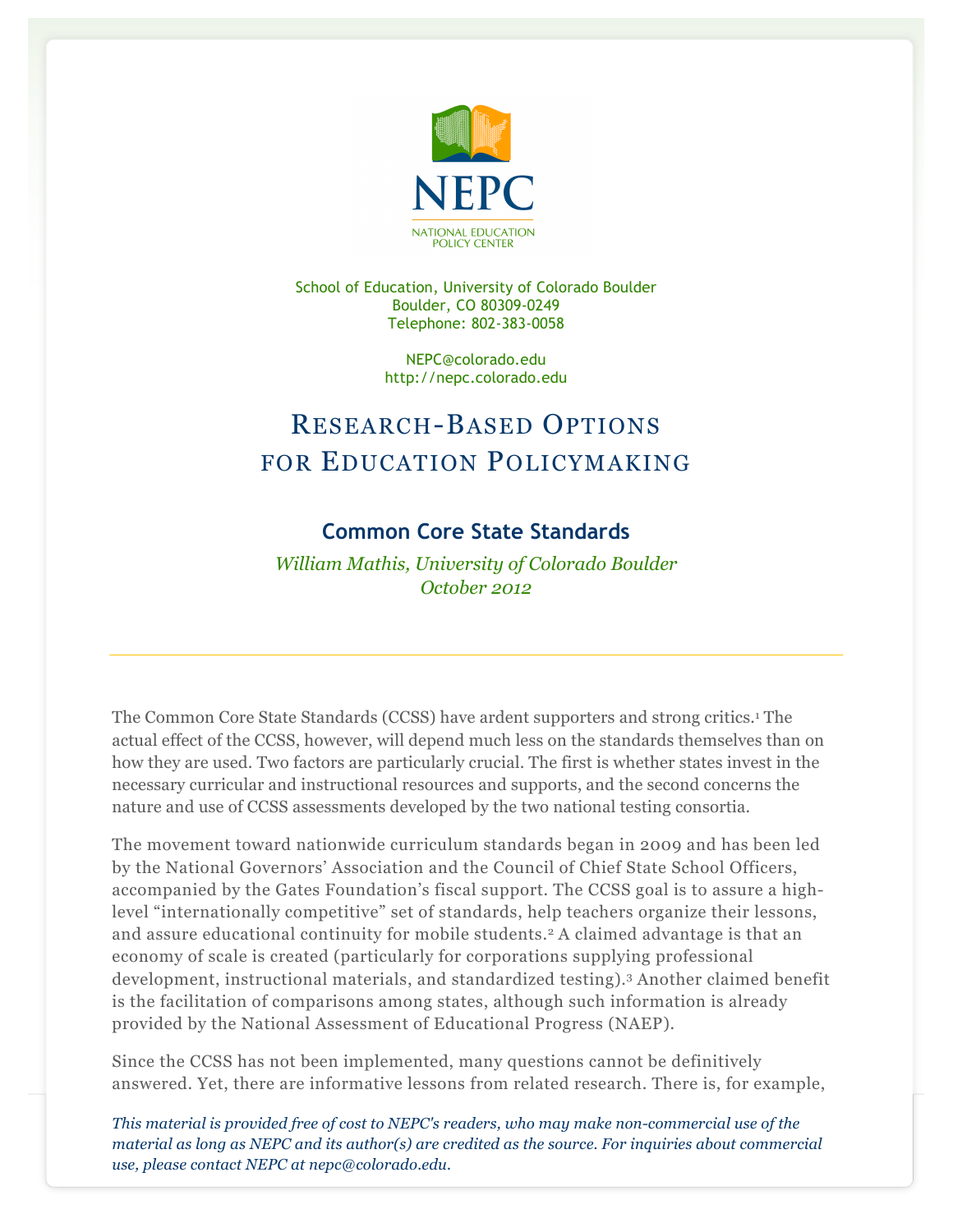no evidence that states within the U.S. score higher or lower on the NAEP based on the rigor of their state standards.4 Similarly, international test data show no pronounced testscore advantage on the basis of the presence or absence of national standards.5 Further, the wave of high-stakes testing associated with No Child Left Behind (NCLB) has resulted in the "dumbing down" and narrowing of the curriculum.6

Owing to the historically limited educational role of the federal government, those behind the CCSS have taken care to avoid having the effort characterized as "national standards" or a "national curriculum."7 Four states (Alaska, Nebraska, Texas, and Virginia) have, as of October of 2012, declined to participate, and Minnesota has agreed to adopt CCSS in only one subject area. (Five currently participating states are considering legislation to slow down implementation<sup>8</sup>). But that refusal has come at a cost. For a state to be eligible for federal Race to the Top or NCLB waivers, for example, it must adopt "college and career ready standards."9 Nevertheless, in many minds, curriculum and standards are a state responsibility, and the CCSS represents federal over-reach.10

Since the 1994 passage of the *Goals 2000* legislation, state standards have been increasingly linked to large-scale assessments of those standards. With NCLB, high-stakes consequences were attached to the test scores. As a predictable consequence, the assessments have driven curriculum and instruction much more than the state standards themselves. It is now again predictable that the nature and use of the CCSS assessments will largely determine the impact of CCSS. Two national assessment consortia (the Smarter Balanced Assessment Consortium and the Partnership for Assessment of Readiness for College and Careers) are developing computer-based testing for a scheduled implementation in 2014-15.<sup>11</sup> Among the unresolved issues are:

1) the amount and impact of testing time required for the new assessments;

2) whether the results have enough validity and precision to justify high-stakes applications currently being eyed by lawmakers (e.g., evaluation of principals and teachers);

3) the ability of the two consortia to sustain the effort given the current fiscal needs and available resources;

4) whether the assessment systems will be ready on time; and

5) most important, whether the tests will create incentives for teaching a rich, engaging, comprehensive curriculum.12

A paramount issue is whether, given the current status of federal and state budgets, there will be the political will to provide schools and students the professional support and learning resources necessary for the effort to be successful.

As the absence or presence of rigorous or national standards says nothing about equity, educational quality, or the provision of adequate educational services, there is no reason to expect CCSS or any other standards initiative to be an effective educational reform *by itself*.13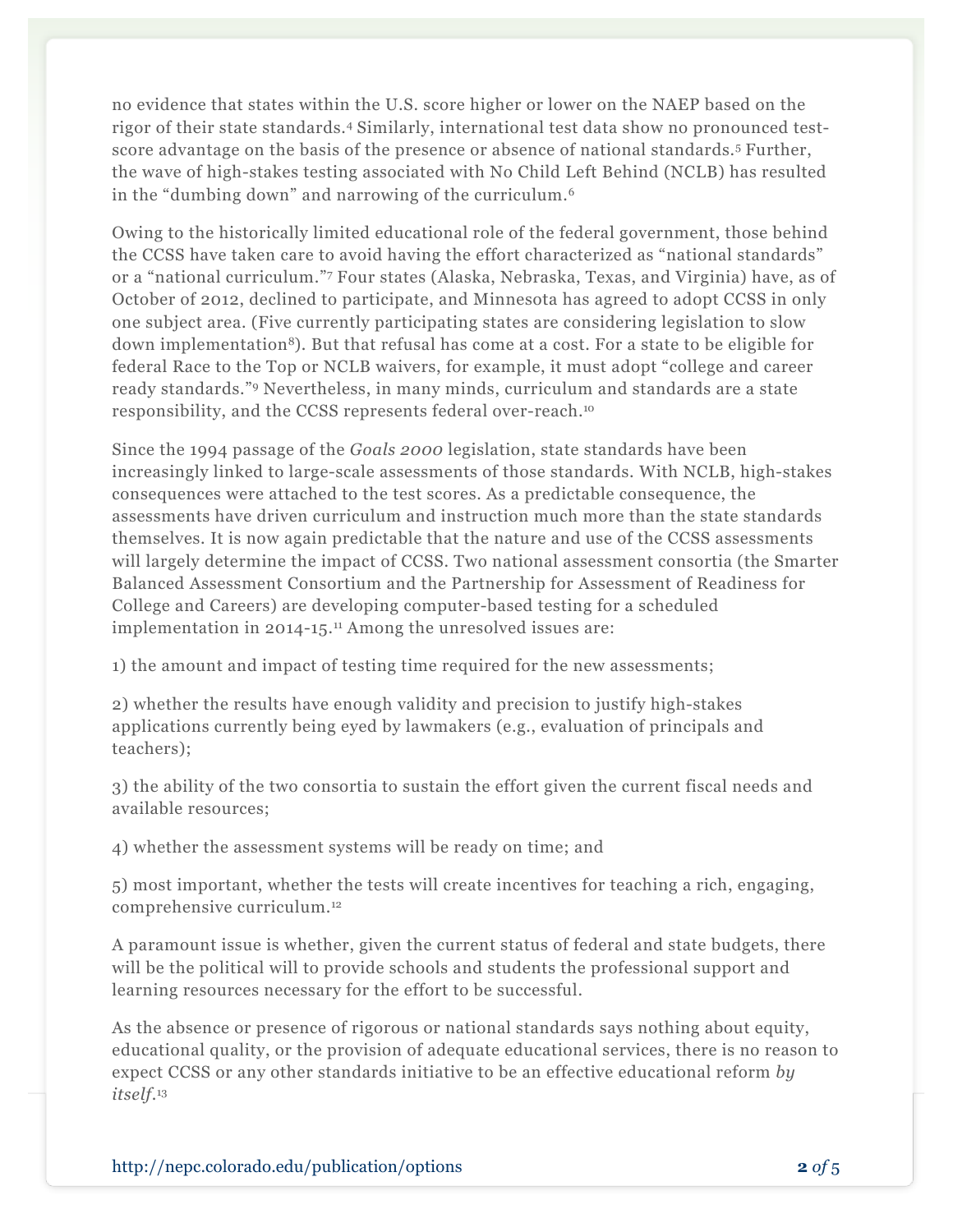## **Key Research Points and Advice for Policymakers**

- The adoption of a set of standards and assessments, by themselves, is unlikely to improve learning, increase test scores, or close the achievement gap.14
- For schools and districts with weak or non-existent curriculum articulation, the CCSS may adequately serve as a basic curriculum.15
- The assessment consortia are currently focused on mathematics and English/language arts. Schools, districts, and states must take proactive steps to protect other vital purposes of education such as citizenship, the arts, and maximizing individual talents – as well as the sciences and social sciences. As testbased penalties have increased, the instructional attention given to non-tested areas has decreased.16
- Educators and policymakers need to be aware of the significant costs in instructional materials, training and computerized testing platforms the CCSS requires.17 It is unlikely the federal or state governments will adequately cover these costs. For the CCSS to be meaningful depends directly on whether it is adequately supported.
- The nation's "international economic competitiveness" is unlikely to be affected by the presence or absence of national standards.<sup>18</sup>
- Children learn when they are provided with high-quality and equitable educational opportunities. Investing in ways that enhance these opportunities shows the greater promise for addressing the nation's education problems.

## **Notes and References**

1 In support, see Finn, C.E. Jr. (2010, March 16). Back to basics. *National Review Online*. Retrieved October 2, 2012, from http://www.nationalreview.com/articles/229317/back-basics/chester-e-finn-jr/.

For a strongly critical voice, see Greene, J. P. (September 21, 2011). *My testimony on national standards before US House*. Retrieved October 2, 2012, from http://jaypgreene.com/2011/09/21/my-testimony-on-nationalstandards-before-us-house/.

Finn and Greene are both generally on the political "right" on educational issues. But similar division is found on the "left." In support, see Weingarten, R. (2010, June 3). *Statement by Randi Weingarten, president, American Federation of Teachers, on Common Core standards*. Washington, DC: American Federation of Teachers. Retrieved October 2, 2012, from http://www.aft.org/newspubs/press/2010/060310.cfm/.

And in opposition, see Ravitch, D. (2012, July 9). My view of the Common Core standards (blog post). *Diane Ravitch's Blog*. Retrieved October 2, 2012, from http://dianeravitch.net/2012/07/09/my-view-of-the-commoncore-standards/.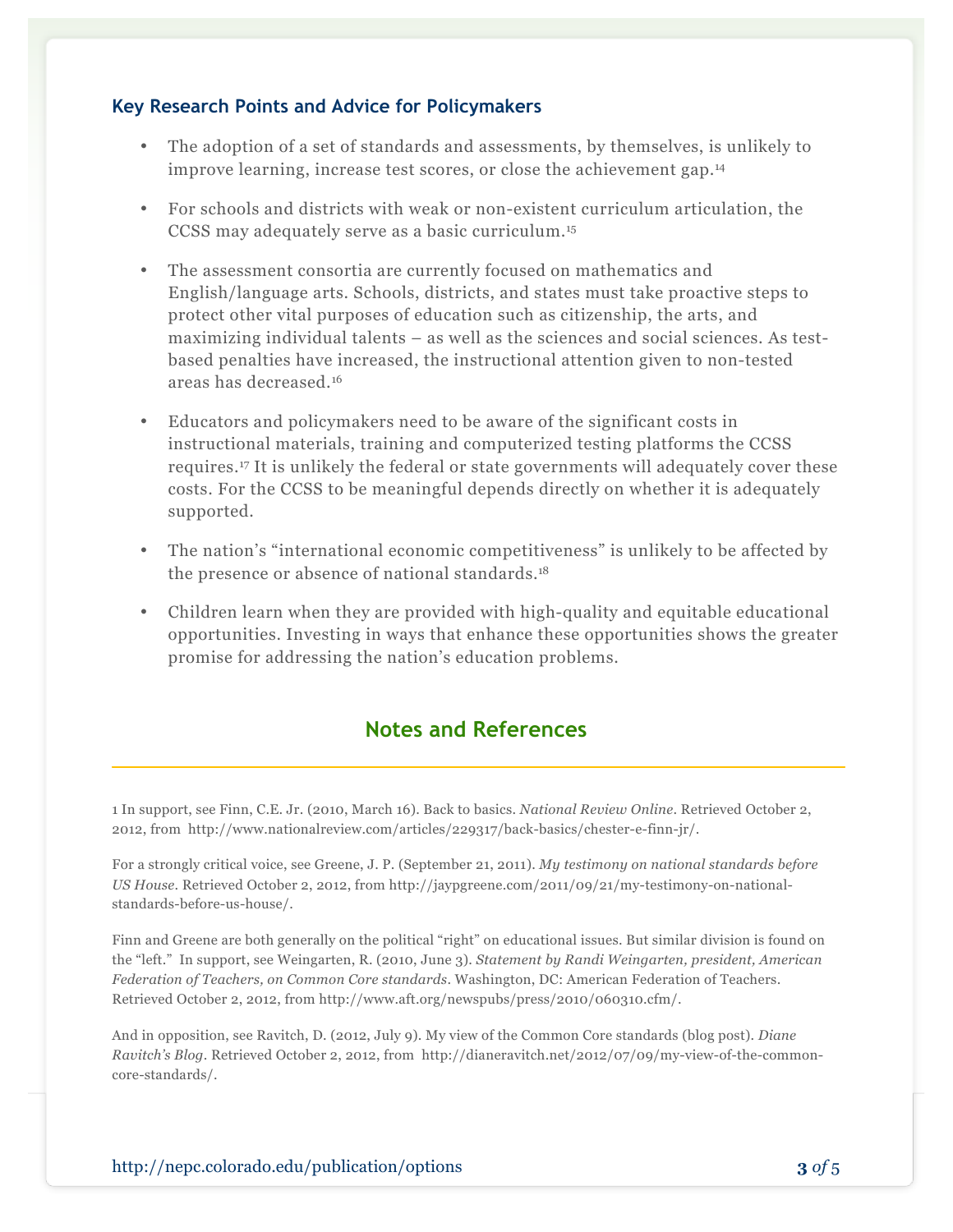2 NGA, CCSSO, Achieve (2008).*Benchmarking for Success: Ensuring U. S. Students Receive a world-Class Education*. Retrieved October 2, 2012, from http://www.corestandards.org/assets/0812BENCHMARKING.pdf

3Ash, K. (2012, February 29). Common core raises PD opportunities, questions. *Teacher PD*. Retrieved October 2, 2012, from http://www.edweek.org/tsb/articles/2012/03/01/02common.h05.html/.

4 Whitehurst, G, (2009, October 14). Don't forget curriculum. *Brown Center Letters on Education, #3,* 6. Washington, DC: Brown Center on Education Policy, Brookings Institution. Retrieved February 11, 2010, from http://www.brookings.edu/papers/2009/1014\_curriculum\_whitehurst.aspx/.

Bandeira de Mello, V. D., Blankenship, C., & McLaughlin D. (2009, October). *Mapping state proficiencies onto NAEP scales: 2005-2007.* Washington, DC: U.S. Department of Education, National Center for Education Statistics. Retrieved March 20, 2010, from http://nces.ed.gov/nationsreportcard/pubs/studies/2010456.asp/.

5 Kohn, A. (2010, January 14). *Debunking the case for national standards: one size fits all mandates and their dangers*. Retrieved January 13, 2010, from http://www.alfiekohn.org/teaching/edweek/national.htm/.

McCluskey, N. (2010, February 17). *Behind the curtain: Assessing the case for national curriculum standards,*  Policy analysis 66. Washington: CATO Institute. Retrieved February 18, 2010, from http://www.cato.org/pub\_display.php?pub\_id=11217/.

6 Robelen, E. (December 8, 2011) Most teachers see the curriculum narrowing, survey finds (blog post). *EdWeekOnline*. Retrieved October 2, 2012, from http://blogs.edweek.org/edweek/curriculum/2011/12/most\_teachers\_see\_the\_curricul.html/.

Wisconsin Center for Educational Research. (1999, Fall). Are state-level standards and assessments aligned? *WCER Highlights*, 1–3. Madison, WI: Author.

Amrein, A. & Berliner, D. (2002). High-stakes testing, uncertainty, and student learning. *Education Policy Analysis Archives, 10*(18). Retrieved October 4, 2012, from http://epaa.asu.edu/epaa/v10n18.

Shepard, L. (2000). The role of assessment in a learning culture. *Educational Researcher, 29*(7), 4–14.

Phillip Harris, Bruce M. Smith,B. M. & Harris, J. (2011) *The Myths of Standardized Tests: Why They Don't Tell You What You Think They Do*. Rowman and Littlefield, 100-109.

7 Education Secretary Arne Duncan said, "The idea that the Common Core standards are nationally-imposed is a conspiracy theory in search of a conspiracy."

Duncan, A. (2012, February 23). Statement by U.S. Secretary of Education Arne Duncan, on a legislative proposal in South Carolina to block implementation of the Common Core academic standards (press release). Washington, DC: U.S. Departmentof Education. Retrieved October 4, 2012, from http://www.ed.gov/news/press-releases/statement-us-secretary-education-arne-duncan-1/.

8 Klein, Alyson (2012, September 26). Rift seen among Republicans on Common Core. *Education Week, 32* (5), 19.

9 Obama, B (2012, February 9). *Remarks by the President on No Child Left Behind Flexibility*. Washington, DC: Office of the Press secretary. Retrieved October 2, 2012, from http://www.whitehouse.gov/the-press-office/2012/02/09/remarks-president-no-child-left-behind-flexibility/.

Note that these standards need not be the CCSS, although in all cases but one the CCSS has been used. Virginia was granted a waiver based on college- and career-ready standard other than the CCSS. See